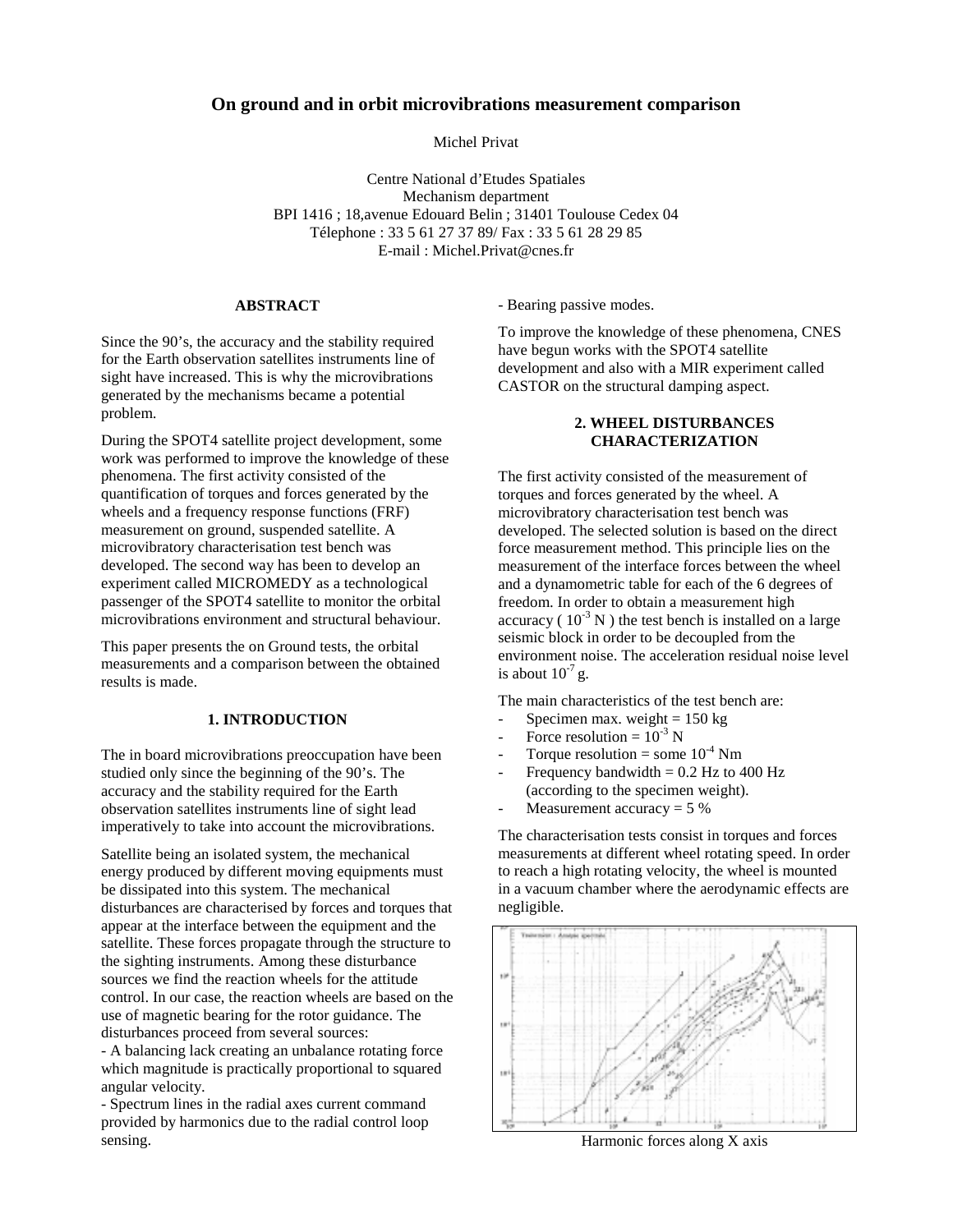

Harmonic forces along Y-axis



Harmonic forces along Z-axis

The three figures show that force amplitudes range from some  $10^{-3}$  Newton to some Newton when the speed is about 40 Hz. We notice that there is a great number of harmonics (max. rank is 20). The Harmonics move in a large frequency bandwidth, then, they may excite structural modes and may generate high level microvibrations.

From these test results, microvibrations predictive model have been made to know the microvibratory behaviour of the susceptible equipment. The figure below shows the first 50 harmonics.



Harmonics level variation  $(6 < H1 < 7 Hz)$ 

# **3. MICROMÉDY EXPERIMENT DESCRIPTION**

In orbit measurements were rare and more and more needed to improve ground simulations and test reliability. That's why CNES decided to develop the MICROMEDY experiment. It is a part of PASTEC, a technological passenger of SPOT4.

#### **3.1 The PASTEC payload**

In 1989, CNES decided to set up a technological payload, PASTEC, on the SPOT4 satellite. A mission group selected seven experiments in various fields: CEDRE and THERME (material ageing), ERCOS and ERDOS (latch up phenomenon and dosimetry), SILLAGE (electrostatic discharges), MEDY and MICROMEDY (acceleration measurements). The development lasted about four years (from 1989 to 1992) and was headed by the Mechanical, Thermal and Energetic Division of CNES. The payload includes various transducers mounted on the satellite and their acquisition units, concentrated on a unique platform.

### **3.2 MICROMEDY hardware**

The experiment consists in an electronic box, associated with ten very sensitive SEPTA A 878 ES pendular accelerometers, one BRUEL&KJAER 4390 piezoelectric accelerometer and one modified B&K 4810 mini-shaker. The figure below illustrates the transducers locations. This configuration is a result of compromises between the different objectives and the SPOT4 constraints. The microvibrations accelerometers are quite cumbersome, so available locations were difficult to find. For instance, it was first intended to set up accelerometers in the cameras (HRV) but the induced modifications were too important and costly. For the same reasons, the shaker had to be mounted in PASTEC.

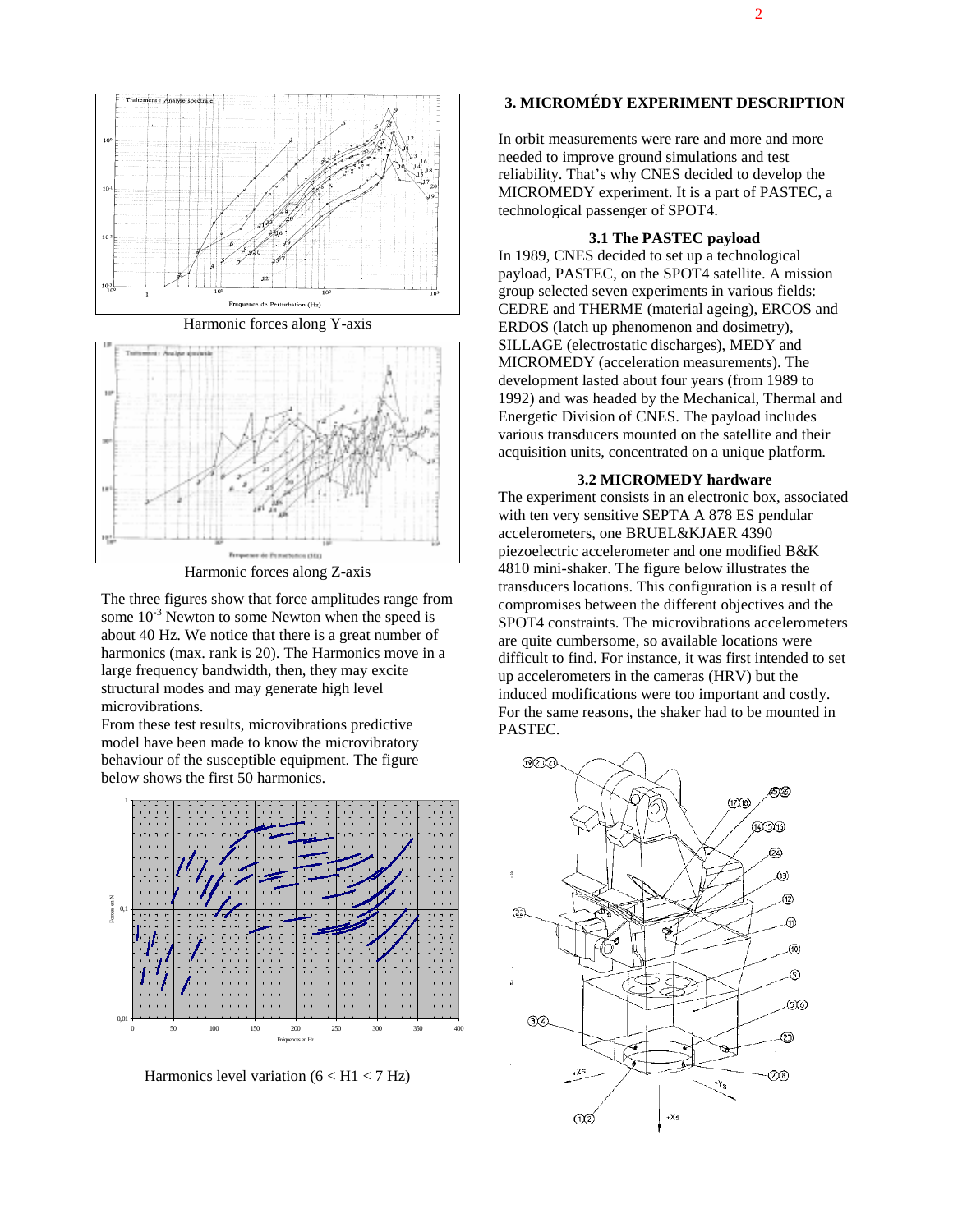- 22 : one accelerometer near the PASTEL telescope
- 23 : three accelerometers near the Xs reaction wheel
- 24 : three accelerometers near the tape recorder (EMS1)
- 25 : three accelerometers in the PASTEC payload
- 26 : one shaker in the PASTEC payload

In this paper, the analysis concerns the accelerometers that are located near the X wheel. These 3 accelerometers are : APF1X, APF2Y, and APF3Z.

## **4 – ON GROUND TESTS**

The microvibrations test was performed at the end of 1997 on SPOT4 flight. The goal of these tests was to have a database for the comparison with the orbital tests and to estimate the predictive models.

The tested specimen was very close to the orbit configuration, except for some points: no solar arrays (impossible) empty tanks, one wall near the wheels missing, no superinsulation, on Ground instrumentation (a few kg).

The differences with the orbital configuration have been considered not critical for these measurements. Meanwhile, the empty tanks and the missing wall have certainly an impact on the FRFs measurement.

The satellite is suspended to a lifting tackle by four straps. The free-free configuration was simulated using a double suspension device.



SPOT4 during on ground tests

**4.1 Ambient noise measurement .**

| channel | <b>RMS</b>  | Peak            | Aver.          | Sp Lin     | Sp lin.     |
|---------|-------------|-----------------|----------------|------------|-------------|
|         | Val.        | Val.            | Lev PSD        |            | 100Hz 200Hz |
| APF1X   | $188 \mu g$ | 750/            | $0.21x10^{-9}$ | $32 \mu g$ | $10 \mu$ g  |
|         |             | $-742 \mu g$    | $g^2/Hz$       |            |             |
| APF2Y   | $135 \mu g$ | 532/<br>-539 μg | $0.12x10^{-9}$ | $35 \mu g$ | $6 \mu g$   |
|         |             |                 | $g^2/Hz$       |            |             |
| APF3Z   | $131 \mu g$ | 487/            | $0.10x10^{-9}$ | $13 \mu g$ | $33 \mu g$  |
|         |             | $-504 \mu g$    | $g^2/Hz$       |            |             |

Ambient noise (acceleration) characteristics



Ambient noise (acceleration) spectrum

**4.2 FRFs measurement**

The transfer levels are low, but the global modes of the satellite are correctly identified. We note some peaks very close and very narrow near 30Hz. Two isolated pure modes at 60 and 85 Hz. They are visible on the 3 sensors. There are some peaks also near 110 Hz and a higher level near 160 Hz on the Z-axis.



On ground FRF, APF3Z channel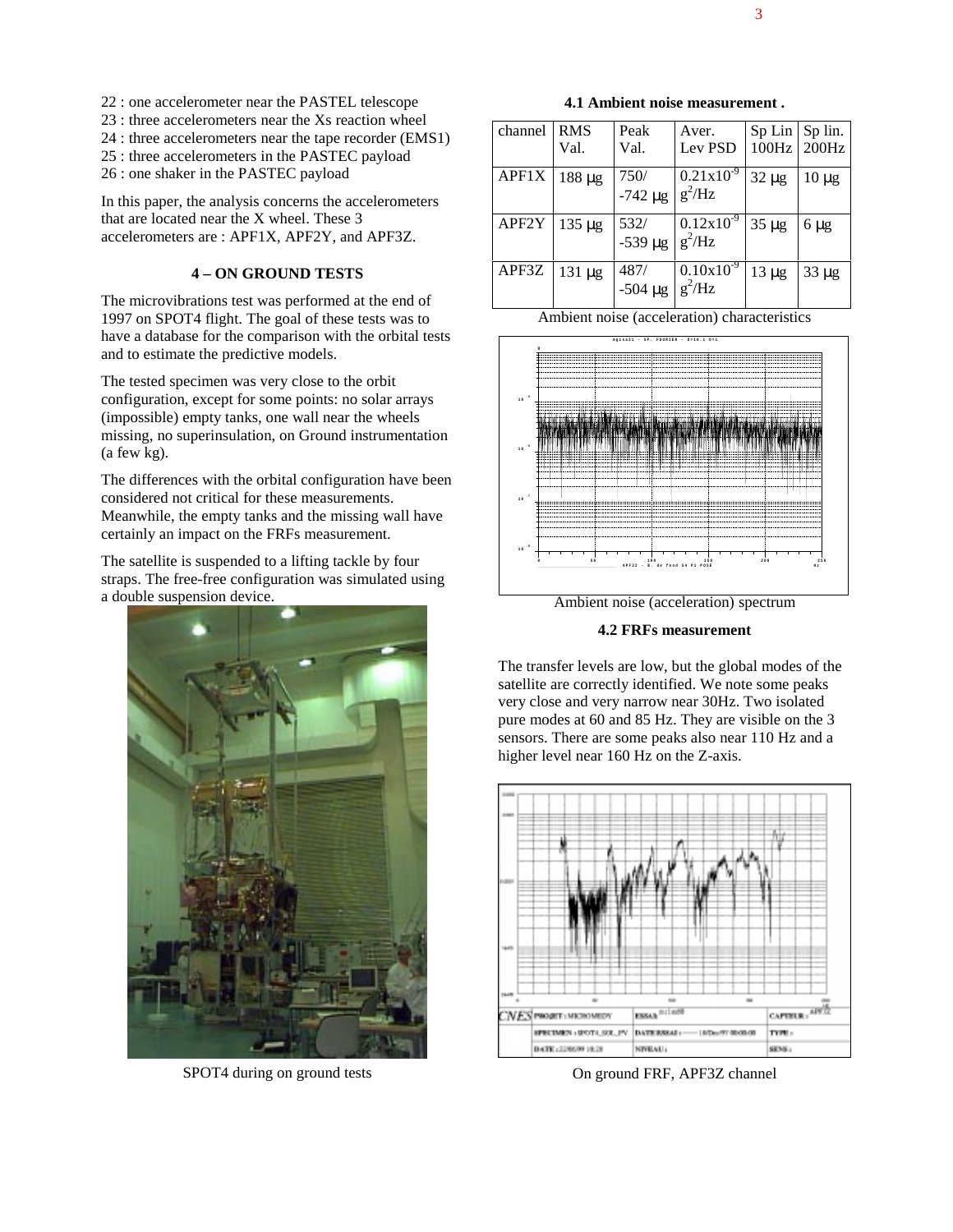## **4.3 Wheel effects measurement**

The impacts of the three wheels have been separately measured. The rotating speed is set to dedicated value and then we let the wheel rotor decelerate only under the friction torque effect. This deceleration takes several minutes to go from 7 to 0.1 Hz. This time being incompatible with the Micromedy acquisition function the sweep are made around frequencies 7 Hz, 5 Hz, 3 Hz and 1 Hz.

The signals are unsteady and they are analysed thanks to a time-frequency method. We can precisely extract the wheel speed as a function of time and then track the corresponding harmonics during the sweep, filtering the noise. The figure below gives us an example of accelerations profile generated by the wheel. The amplified (by structural modes) harmonics during the speed sweep have a visible signature.



Acceleration profile – map

This table shows the maximum RMS level for the acceleration ( mg rms ) generated by each wheel. These values concern the accelerometers APF1X and APF3Z.

| Speed           | X wheel              | Y wheel                              | Z wheel |
|-----------------|----------------------|--------------------------------------|---------|
|                 | mg rms               | Mg rms                               | mg rms  |
| 3 Hz            | $0.56$ APF1X $\vert$ | $0.42$ APF1X $\vert$ 0.39 APF1X      |         |
| $5$ Hz          |                      | 1.55 APF1X   0.63 APF3Z   0.81 APF3Z |         |
| 7 <sub>Hz</sub> |                      | 2.54 APF1X   1.06 APF3Z   1.2 APF3Z  |         |

We notice that the increase of the level is really a rotating velocity function.

The following table presents the more important spectrum lines measured with the 3 sensors located close to the « X-wheel ». The acceleration level are given for each functioning wheel.

| Speed               | X-wheel      | Y-wheel     | Z-wheel      |
|---------------------|--------------|-------------|--------------|
|                     | $\mu$ g      | $\mu$ g     | $\mu$ g      |
| 3 Hz 1X             | $396 - H30$  | $363 - H30$ | $327 - H24$  |
| 2Y                  | $124 - H32$  | $246 - H32$ | $166 - H24$  |
| 3Y                  | $117 - H32$  | $211 - H32$ | $199 - H27$  |
| 5 Hz 1X             | $976 - H30$  | $338 - H32$ | $585 - H13$  |
| 2Y                  | $512 - H30$  | $322 - H32$ | $306 - H$ 20 |
| 3Z                  | $634 - H32$  | $618 - H32$ | $371 - H25$  |
| 7 H <sub>z</sub> 1X | $2073 - H32$ | $1039 - H9$ | $862 - H28$  |
| 2Y                  | $659 - H25$  | $548 - H32$ | $627 - H25$  |
| 3Z                  | $1508 - H32$ | $841 - H23$ | $686 - H25$  |

The comparison between the harmonic rank of these maxima and the high levels of the radial forces model show that the same harmonics have the highest levels.

## **5 – IN ORBIT MEASUREMENT**

The satellite is in nominal configuration: deployed and controlled solar array, SPOT heliosynchronous orbit, in board system in nominal mode. The differences with the on ground operating conditions are:

- All mechanisms are in operational mode,
- Attitude and orbit control system operational,
- Thermal environment controlled,
- Radiations effects on the electronics,
- For the structure: ultra-vacuum, no gravity.

Note: The accelerations measured with the APF1X sensor have to be taken cautiously. The time signature shape seems to show that the sensor or its electronics is defective.

## **5.1 Ambient noise measurement**

In nominal rate the three wheels rotate with a low speed. There are 3 harmonics series very close one to the other. This phenomenon can be assimilated to a large broad band noise which the average level is depending to the location of the accelerometer (structural modes effects). It is impossible to separate this noise from the noise coming from transducers and electronics. The signal to noise ratio is about –10 dB.

| Channel | Aver. Level<br>Spectrum | Aver. level<br><b>PSD</b>   | Rms noise   |
|---------|-------------------------|-----------------------------|-------------|
| APF1X   | $23 \mu g$              | $1.9x10^{-9}$<br>$g^2$ /Hz  | $522 \mu g$ |
| APF2Y   | $22 \mu$ g              | $1.6x10^{-9}$<br>$g^2$ /Hz  | 489 µg      |
| APF3Z   | 9 µg                    | $0.26x10^{-9}$<br>$g^2$ /Hz | 198 µg      |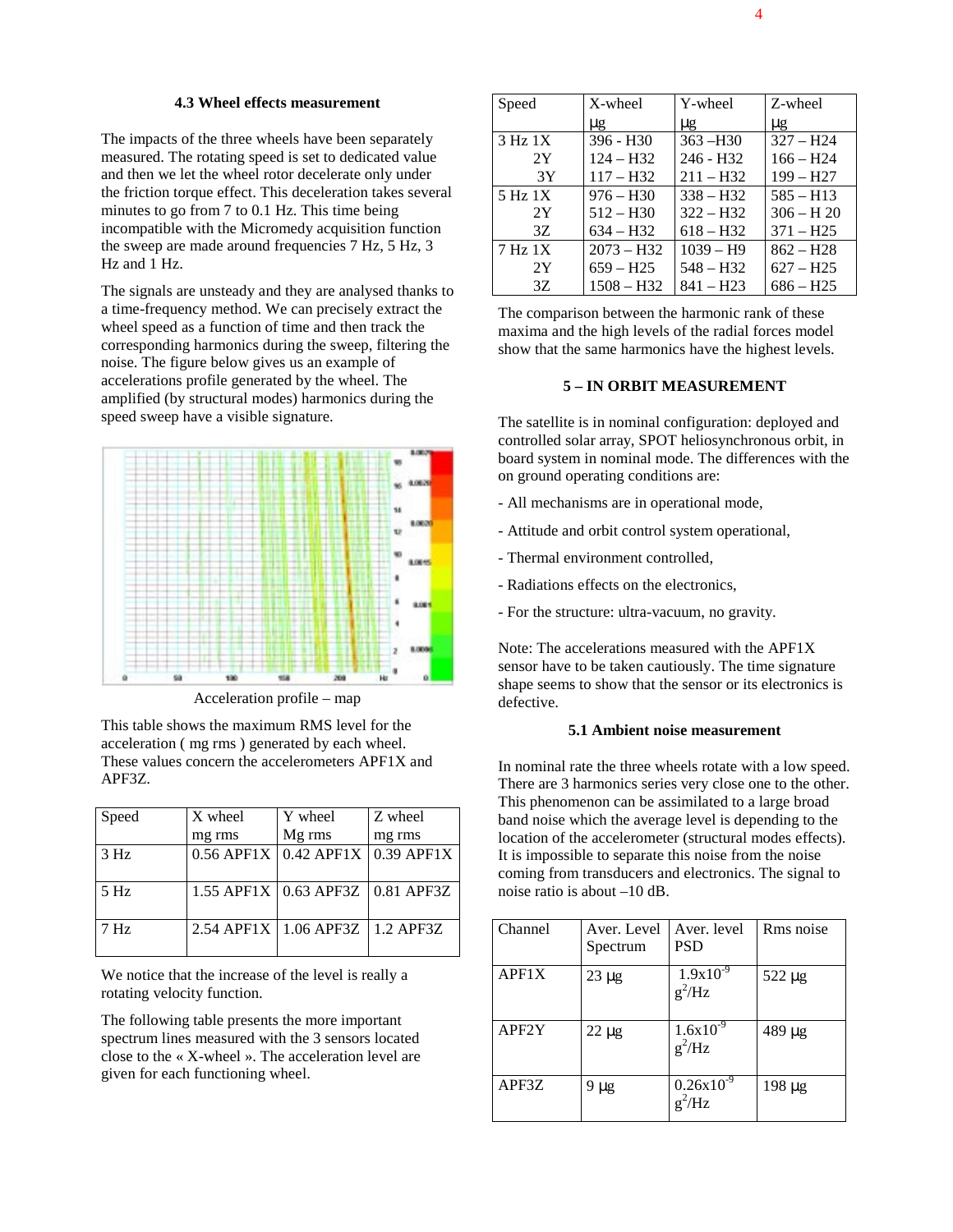



In orbit ambient noise

The resulting overall noise is higher than the on ground ambient noise. Effectively, all the disturbances sources are in functioning mode.

#### **5.2 FRFs measurement**

Several peaks appear in FRFs spectra. They are the wheel harmonics located at the same frequency than the shaker excitation frequency. In these conditions, only some behaviour changing can be analysed.

We note two very narrow peaks near 33 Hz similar to those seen near 30 Hz in the on ground tests. The level is lightly higher on the APF2Y channel (500 for 400 µg/N), lightly lower for the APF3Z channel (400 for 500 µg/N).

On the APF3Z channel, a mode is seen near 40 Hz. This is one of the first lateral modes of the satellite (not well excited). It is  $+ 0.5$  Hz shifted and its magnitude moves from 100 to 300 µg/N.

The satellite longitudinal mode appears near 61 Hz on the APF2Y channel ; it was near 60 Hz in ground configuration. This mode was not visible on the APF2Y channel (ground). The associated levels have highly increased, ratio 2 or 3: 750 for 350 µg/N on the APF3Z channel, 300 for 100 (ground noise)  $\mu$ g/N on the APF2Y channel. The mode shape (narrow peak) shows that the damping factor of this mode has decreased.

Near 85 Hz, one peak (visible on ground FRF) has disappeared on the APF3Z channel. The behaviour inside the 100-120 Hz broadband has changed. The modal signature is not the same. On the APF2Ychannel, some peaks have disappeared or their magnitudes have decreased. On the APF3Z channel, we see frequencies shift of about 2.5 Hz. The levels are the same. After, we can note  $a +3$  Hz frequency shift for peak located near 140 Hz on the APF2Y channel; the level is the same.



In orbit FRF, APF3Z channel

The orbit FRF is noisier than the ground FRF. An explanation is the harmonic signature of the rotating wheels.

### **5.3 Xs wheel at high speed**

To do better comparison with on ground measurement and to have some informations for the SPOT5 satellite, the AOCS instructions have been temporarily modified and the X-wheel have been set to specific speed: 7 Hz and 5 Hz. The speeds have moved between 6.79 Hz and 6.36 Hz then between 4.928 Hz and 4.953 Hz during measurement.

The orbit/ground comparison can be made only with the two speed sweeps of the X-wheel. The wheel speed identification and the extraction of the harmonics is made with the same method used for the on ground sweeps analysis.

|       | X-wheel $6.9$ Hz   X-wheel $4.9$ Hz<br>μg | μg          |
|-------|-------------------------------------------|-------------|
| APF1X | $319 - H19$                               | $574 - H30$ |
| APF2Y | $615 - H25$                               | $705 - H14$ |
| APF3Z | $1199 - H27$                              | $575 - H28$ |

Higher level harmonics

Near the X-wheel the harmonic signature is correctly identified and the higher spectrum lines are included between 150 – 250 Hz. That corresponds with the harmonic ranks 25-35. Some peaks have a 1000 µg magnitude. Under 100 Hz, it is more difficult to see harmonics.